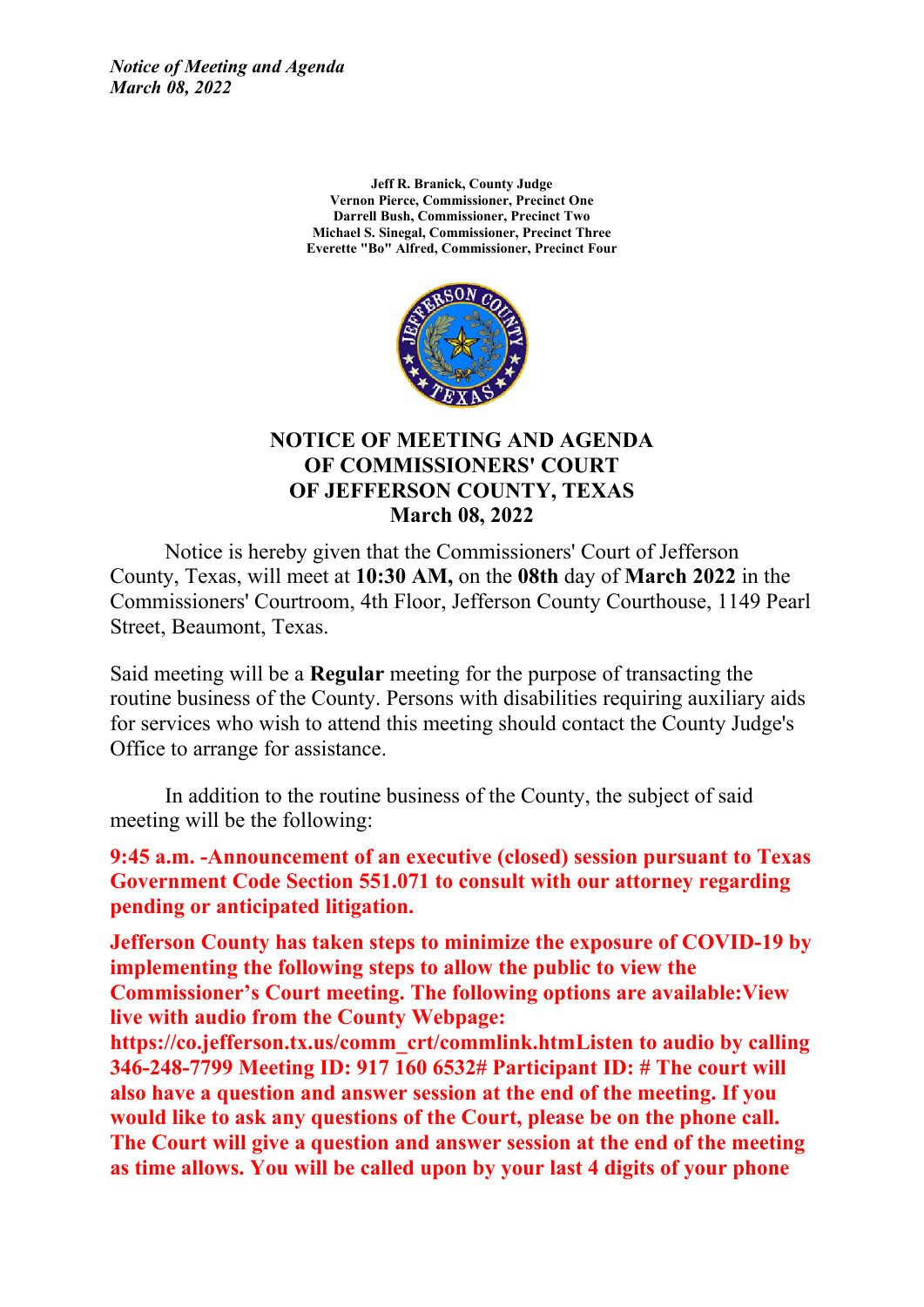**number. If you do not have any questions, you can pass. Please be mindful that the audio portion of this meeting will be of better quality from the website.**

**INVOCATION: Darrell Bush, Commissioner, Precinct Two**

**PLEDGE OF ALLEGIANCE: Michael S. Sinegal, Commissioner, Precinct Three**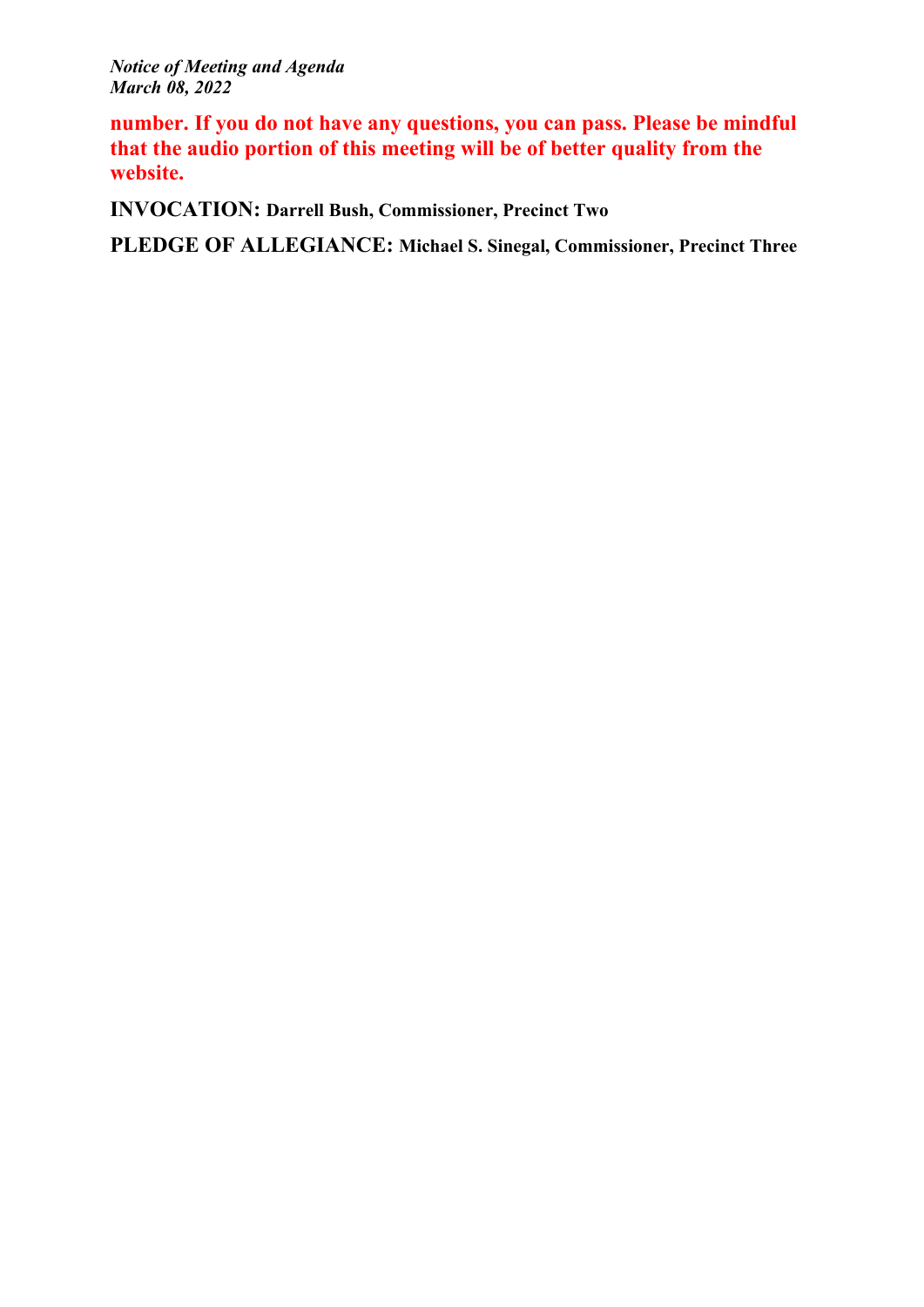## **PURCHASING:**

- (a) Consider and approve specifications for Invitation for Bid (IFB 22- 011/JW) Taxiway A Rehabilitation at the Jack Brooks Regional Airport. This project will be funded by the Federal Aviation Administration (FAA) Airport Improvement Program (AIP) Grant #39 to the Airport. [Specifications](http://co.jefferson.tx.us/agenda/agendas_pl/20220308_681/Attachments/Specifications - Taxiway A Rehab at JBRA (IFB 21-011 JW).pdf) - Taxiway A Rehab at JBRA (IFB 21-011 JW).pdf
- (b) Consider and approve specifications for Invitation for Bid (IFB 22- 014/JW) Drainage Improvements for Drainage Ditch No. 110-B CDBG-DR (Community Development Block Grant – Disaster Recovery) Program Project for Jefferson County; pursuan<sup>t</sup> to Chapter 262, Texas Local Government Code, the County Purchasing Act and 2 CFR Sections 200.318 – 326. This project is intended to be funded by Community Development Block Grant-Disaster Recovery through the Texas General Land Office (GLO Contract No. 20-065-121-C408); and is pending the authorization of use of gran<sup>t</sup> funds.

Specifications - Drainage [Improvements-Ditch](http://co.jefferson.tx.us/agenda/agendas_pl/20220308_681/Attachments/Specifications - Drainage Improvements-Ditch 110B (CDBG-DR) (IFB 22-014 JW).pdf) 110B (CDBG-DR) (IFB 22-014 JW).pdf

(c) Consider and approve award, execute, receive and file <sup>a</sup> contract for Request for Statements of Qualification (RFQ 21-015/JW) Engineering Services for Drainage Improvements: Crane Bayou Pump Station Building and Generators with Freese and Nichols, Inc. for an amount that shall not exceed \$226,217.00; pursuan<sup>t</sup> to Chapter 262, Texas Local Government Code, the County Purchasing Act and 2 CFR Sections 200.318 – 326. Funding for this project provided by Texas General Land Office (GLO Contract No. 20-065-121-C408); and with any additional cost over the budgeted GLO gran<sup>t</sup> funds for this project to be funded by the Jefferson County Drainage District No. 7, per Interlocal Agreement.

Contract - [Engineering](http://co.jefferson.tx.us/agenda/agendas_pl/20220308_681/Attachments/Contract - Engineering for Crane Bayou Pump Station Project - FNI (RFQ 21-015 JW).pdf) for Crane Bayou Pump Station Project - FNI (RFQ 21-015 JW).pdf

(d) Consider and approve cancellation of Texas Realtors Commercial Lease between Eastex Assets LLC and Jefferson County, Texas for the property located at 5550 Eastex Freeway, Beaumont, Tx, effective March 31, 2022. The facility was used as an infusion center in response to COVID-19.

Lease [Agreement](http://co.jefferson.tx.us/agenda/agendas_pl/20220308_681/Attachments/Lease Agreement Eastex Assets.pdf) Eastex Assets.pdf

(e) Consider and approve <sup>a</sup> full survey, tie all improvements and encroachments for the County's property located behind the former L. L. Melton facility with Soutex Surveyors & Engineers for <sup>a</sup> cost not to exceed \$2,200.00.

Cost [Survey-Soutex.pdf](http://co.jefferson.tx.us/agenda/agendas_pl/20220308_681/Attachments/Cost Survey-Soutex.pdf)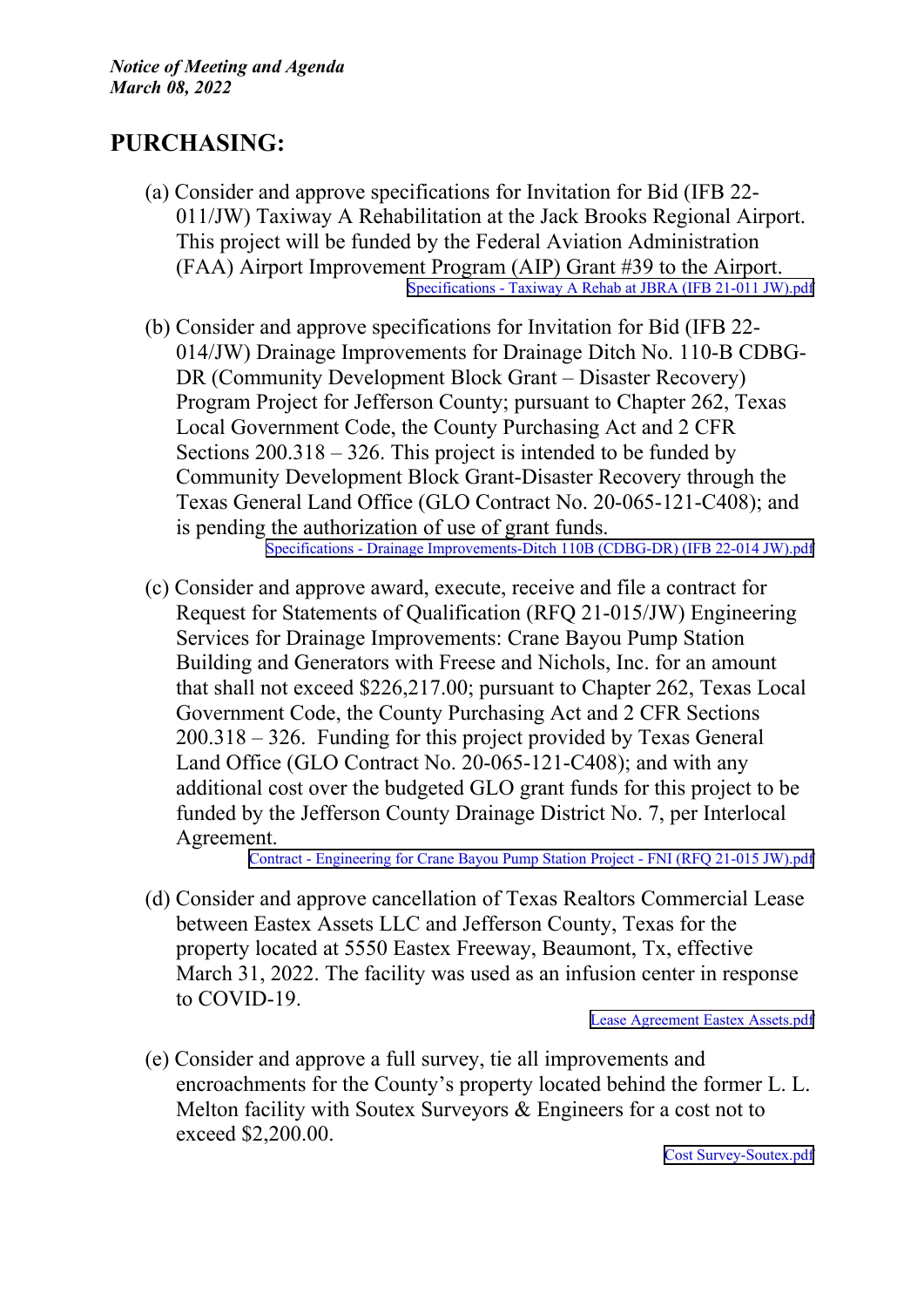# **COUNTY AUDITOR:**

(a) Consider and approve budget transfer– County Judge – replacement of 2 computers.

| $120 - 1015 - 413 - 6002$ | <b>COMPUTER EQUIPMENT</b> | $\frac{$3,402.00}{ }$ |                       |
|---------------------------|---------------------------|-----------------------|-----------------------|
| 120-1015-413-5029         | <b>ATTORNEY FEES</b>      |                       | $\frac{$3,402.00}{ }$ |

[ccCountyJudge](http://co.jefferson.tx.us/agenda/agendas_pl/20220308_681/Attachments/ccCountyJudge -030822.pdf) -030822.pdf

- (b) Consider and possibly approve withdrawing Ditch 107 from the CDBG-DR-infrastructure project list and reques<sup>t</sup> the GLO to allocate those funds to the Taylor Bayou Bridge construction costs.
- (c) Consider and approve amended Exhibit A for the interlocal agreemen<sup>t</sup> with Drainage District No.7 for the Crane Bayou generator project funded by the CDBG-DR-Infrastructure funds.

ccExhibitA [InterlocalAgreement](http://co.jefferson.tx.us/agenda/agendas_pl/20220308_681/Attachments/ccExhibitA InterlocalAgreement DD No.7 -030822.pdf) DD No.7 -030822.pdf

(d) Consider and approve budget amendment - Nurse Practitioner - provide <sup>a</sup> supplemental pay of \$500a month for COVID testing oversite and other health matters to the Nurse Practitioner position.

| 120-5076-441-1089 | <b>HEALTH SUPPLEMENT</b>       | \$3,750.00 |            |
|-------------------|--------------------------------|------------|------------|
| 120-5076-441-2001 | <b>F.L.C.A. EXPENSE</b>        | \$287.00   |            |
| 120-5076-441-2002 | EMPLOYEES' RETIREMENT          | \$760.00   |            |
| 120-1016-415-1002 | <b>ASSISTANTS &amp; CLERKS</b> |            | \$4,797.00 |

(e) Regular County Bills – check #492761 through check #492999.

[0492761\\_0492999.pdf](http://co.jefferson.tx.us/agenda/agendas_pl/20220308_681/Attachments/0492761_0492999.pdf)

# **COUNTY COMMISSIONERS:**

- (a) Consider and possibly approve <sup>a</sup> Proclamation for the Save Our Children Reading and Love Matters Appreciation Banquet. PROCLAMATION SOC READING AND LOVE [MATTERS.pdf](http://co.jefferson.tx.us/agenda/agendas_pl/20220308_681/Attachments/PROCLAMATION SOC READING AND LOVE MATTERS.pdf)
- (b) Receive and file Oath of Office and Statement Of Officer for Rich Courville, Commissioner for Jefferson County Emergency Services District No.3.

OATH OF OFFICE AND STATEMENT OF OFFICER FOR RICH [COURVILLE.pdf](http://co.jefferson.tx.us/agenda/agendas_pl/20220308_681/Attachments/OATH OF OFFICE AND STATEMENT OF OFFICER FOR RICH COURVILLE.pdf)

(c) Consider, possibly approve and authorize the County Judge to execute <sup>a</sup> Contract for Services between The Potts Law Firm and Jefferson County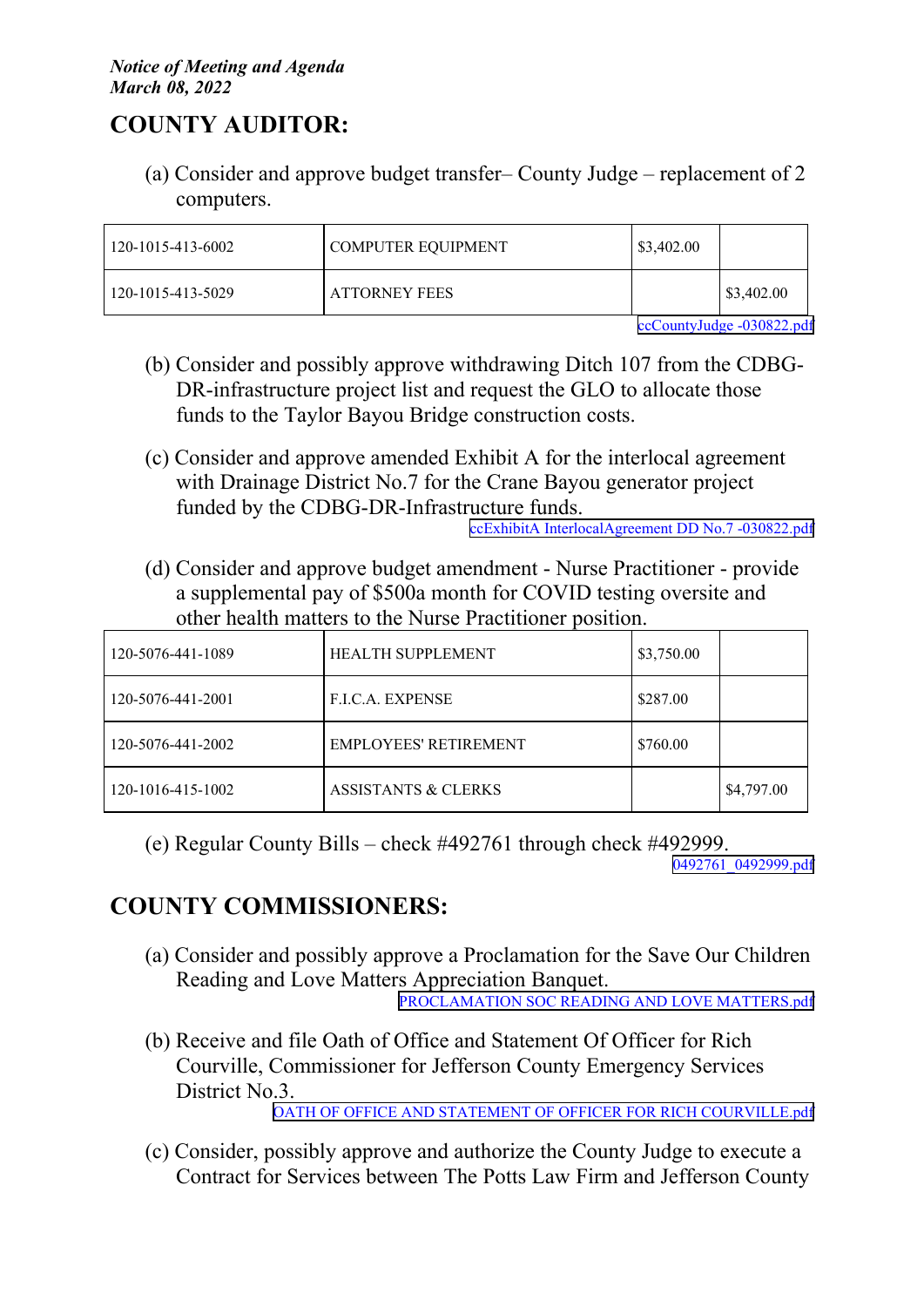regarding litigation against Symmetry Energy Solutions and its affiliate company relating to the utility billing costs at Ford Park Entertainment Complex during the February 2021 Texas winter storm.

2021 Texas Wnter Utility Billing [Contract.pdf](http://co.jefferson.tx.us/agenda/agendas_pl/20220308_681/Attachments/2021 Texas Wnter Utility Billing Contract.pdf)

(d) Consider, possibly approve, and authorize the County Judge to execute agreemen<sup>t</sup> between Jefferson County Commissioners Court and Lamar University for SETCAST Video of Commissioners Court meetings. AGREEMENT BETWEEN JEFFERSON COUNTY [COMMISSIONERS](http://co.jefferson.tx.us/agenda/agendas_pl/20220308_681/Attachments/AGREEMENT BETWEEN JEFFERSON COUNTY COMMISSIONERS COURT AND LU SETCAST VIDEO.pdf) COURT AND LU SETCAST [VIDEO.pdf](http://co.jefferson.tx.us/agenda/agendas_pl/20220308_681/Attachments/AGREEMENT BETWEEN JEFFERSON COUNTY COMMISSIONERS COURT AND LU SETCAST VIDEO.pdf)

### **ENGINEERING:**

(a) Consider and possibly approve <sup>a</sup> Replat of Lots 8, 9, 10, and <sup>a</sup> Portion of Lot 41out of the Gandy Addition, Described in Vol. 7, Page 94 of the Map Records of Jefferson County, Texas into Lot 8-A and Lot 10-A. Property is located off of Gordon Road in Precinct #3. This plat is not within any ETJ and has met all of Jefferson Counties platting requirements.

March 08,2022 Replat Lots 8,9,10 and a portion of Lot 41 of Gandy Add. Comm. Court.pdf

### **SHERIFF'S DEPARTMENT:**

- (a) Consider and approve <sup>a</sup> donation of <sup>a</sup> K9 ballistic vest for the Sheriff's Office from Vested Interested K9's, Incorporated. Vested Interest in K9s will cover 100% of the cost. This donation is pursuan<sup>t</sup> to Section 81.032 of the Texas Local Government Code.
- (b) Consider and possibly approve U.S. Department of Justice, United States Marshal Service modification no. 20 to the current inter-governmental agreemen<sup>t</sup> 78-01-0077. The purpose of this modification is to adjust the current per diem rate.

US Marshal's [modification](http://co.jefferson.tx.us/agenda/agendas_pl/20220308_681/Attachments/US Marshal) 20 letter.pdf US Marshal's [modification](http://co.jefferson.tx.us/agenda/agendas_pl/20220308_681/Attachments/US Marshal) 20.pdf

### **OTHER BUSINESS:**

**Receive reports from Elected Officials and staff on matters of community interest without taking action.**

### **\*\*\*DISCUSSION ON ANY OTHER ITEM NOT ON AGENDA WITHOUT TAKING ACTION.**